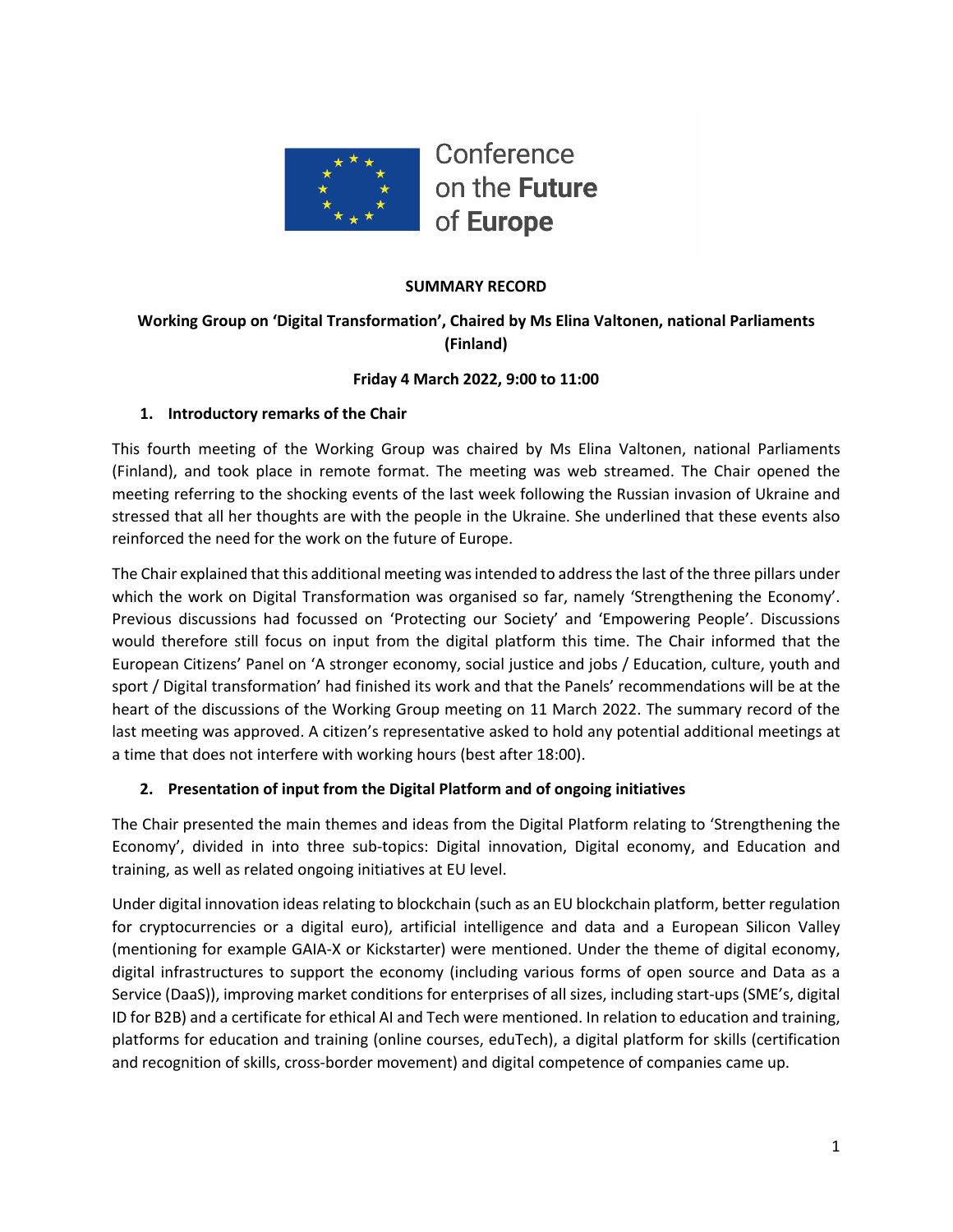The Chair then referred to some of the existing initiatives in the area of strengthening the economy. These included the Digital Europe Programme and European Digital Innovation Hubs to boost innovation. The Digital Services Act, the Digital Markets Act, the Artificial Intelligence Act and the Data Act, designed to regulate better the digital economy, were all now in the legislative process. The Digital Compass and the Coordinated Plan for AI set out and promoted the EU's strategic objectives. As regards education and training, the Digital Compass included targets for 2030 in terms of Europe's digital skills, while the Digital Education Action Plan aimed to boost the digital education ecosystem and the Digital Skills and Jobs Platform provided open access to information and resources.

#### **3. Discussion**

In the subsequent discussion, Working Group members stressed the following points:

- Ø The three pillars of '**Protecting our Society', 'Empowering People'** and **'Strengthening the Economy'** were considered useful in ensuring that the digital transformation created a society where everyone feels included.
- $\triangleright$  It was considered important to bring **democracy into the digital sphere** and to ensure that it reflected **European values**. What is illegal offline should be illegal online. The proposed Declaration on European Digital Rights and Principles was mentioned in this context. The humancentric principle should be the driving force behind the digital transformation. It was also considered that Europe should cooperate with other like-minded countries to create global digital standards with European values at their core and take a leading role in this regard. Ongoing legislative initiatives such as the Artificial Intelligence Act were pointed to as having a dual purpose of promoting innovation, while protecting fundamental values. An ambitious approach was advocated in order to find a **European way to create trust** in the digital world, protect human and consumer rights, and ensure technological developments to enable better participation in society, avoiding control and discrimination.
- Ø The importance of coordinated action to boost the **security and resilience of Europe's digital infrastructure** were raised by several members, in particular in light of the current crisis. Digital security should develop hand in hand with the growth of the digital economy, to ensure its resilience.
- Ø Members also considered that recent geopolitical events highlighted the importance of **ensuring strategic and technical autonomy**, through investment in innovation and strengthening of the supply chain (such as for microelectronics or chip supply chain).
- $\triangleright$  Several members stressed the importance of **education and digital skills** to ensure society benefits as a whole from technological innovation. In this context the need was raised to involve women and girls in the digital transformation, as well as the need to reach all age groups and types of education, including university research. The example of an Irish programme for primary schools was mentioned, that encourages children to learn about EU culture, languages and history and it could be extended to digital elements. Education can also help to do away with resistance to change and to ensure an inclusive digitalisation.